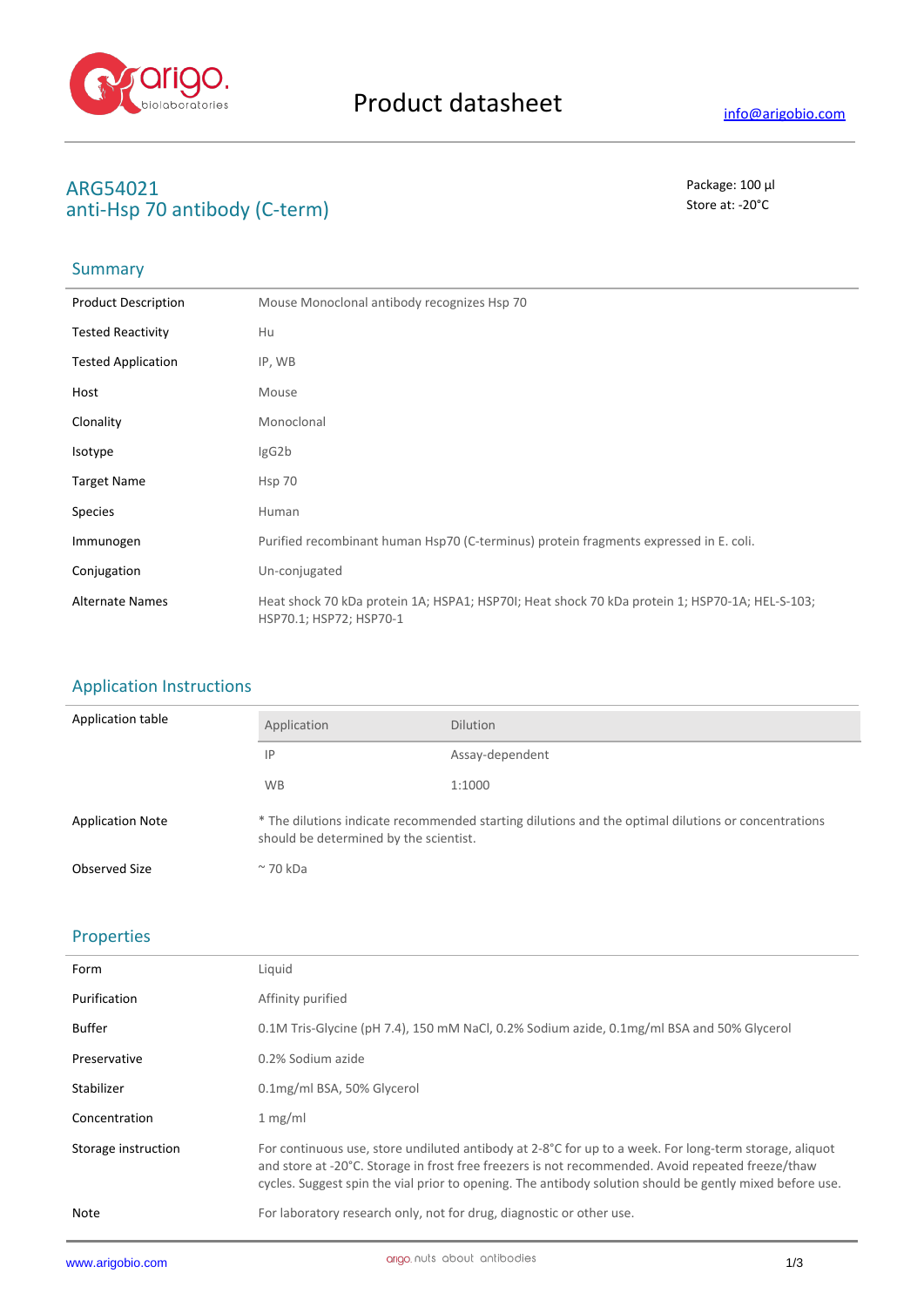# Bioinformation

| Database links               | GenelD: 3308 Human                                                                                                                                                                                                                                                                                                                                                                                                                                                                                                                                                                                                                                                                                                                                                                                     |
|------------------------------|--------------------------------------------------------------------------------------------------------------------------------------------------------------------------------------------------------------------------------------------------------------------------------------------------------------------------------------------------------------------------------------------------------------------------------------------------------------------------------------------------------------------------------------------------------------------------------------------------------------------------------------------------------------------------------------------------------------------------------------------------------------------------------------------------------|
|                              | Swiss-port # P34932 Human                                                                                                                                                                                                                                                                                                                                                                                                                                                                                                                                                                                                                                                                                                                                                                              |
| Gene Symbol                  | HSPA1A                                                                                                                                                                                                                                                                                                                                                                                                                                                                                                                                                                                                                                                                                                                                                                                                 |
| Gene Full Name               | heat shock 70kDa protein 1A                                                                                                                                                                                                                                                                                                                                                                                                                                                                                                                                                                                                                                                                                                                                                                            |
| Background                   | This intronless gene encodes a 70kDa heat shock protein which is a member of the heat shock protein<br>70 family. In conjuction with other heat shock proteins, this protein stabilizes existing proteins against<br>aggregation and mediates the folding of newly translated proteins in the cytosol and in organelles. It is<br>also involved in the ubiquitin-proteasome pathway through interaction with the AU-rich element RNA-<br>binding protein 1. The gene is located in the major histocompatibility complex class III region, in a<br>cluster with two closely related genes which encode similar proteins. [provided by RefSeq, Jul 2008]                                                                                                                                                 |
| Function                     | In cooperation with other chaperones, Hsp70s stabilize preexistent proteins against aggregation and<br>mediate the folding of newly translated polypeptides in the cytosol as well as within organelles. These<br>chaperones participate in all these processes through their ability to recognize nonnative<br>conformations of other proteins. They bind extended peptide segments with a net hydrophobic<br>character exposed by polypeptides during translation and membrane translocation, or following stress-<br>induced damage. In case of rotavirus A infection, serves as a post-attachment receptor for the virus to<br>facilitate entry into the cell. Essential for STUB1-mediated ubiquitination and degradation of FOXP3 in<br>regulatory T-cells (Treg) during inflammation. [UniProt] |
| Research Area                | Cancer antibody; Signaling Transduction antibody                                                                                                                                                                                                                                                                                                                                                                                                                                                                                                                                                                                                                                                                                                                                                       |
| Calculated Mw                | 70 kDa                                                                                                                                                                                                                                                                                                                                                                                                                                                                                                                                                                                                                                                                                                                                                                                                 |
| <b>PTM</b>                   | In response to cellular stress, acetylated at Lys-77 by NA110 and then gradually deacetylated by HDAC4<br>at later stages. Acetylation enhances its chaperone activity and also determines whether it will function<br>as a chaperone for protein refolding or degradation by controlling its binding to co-chaperones HOPX<br>and STUB1. The acetylated form and the non-acetylated form bind to HOPX and STUB1 respectively.<br>Acetylation also protects cells against various types of cellular stress. [UniProt]                                                                                                                                                                                                                                                                                  |
| <b>Cellular Localization</b> | Cytoplasm. Nucleus. Cytoplasm, cytoskeleton, microtubule organizing center, centrosome.<br>Note=Localized in cytoplasmic mRNP granules containing untranslated mRNAs. [UniProt]                                                                                                                                                                                                                                                                                                                                                                                                                                                                                                                                                                                                                        |

#### Images